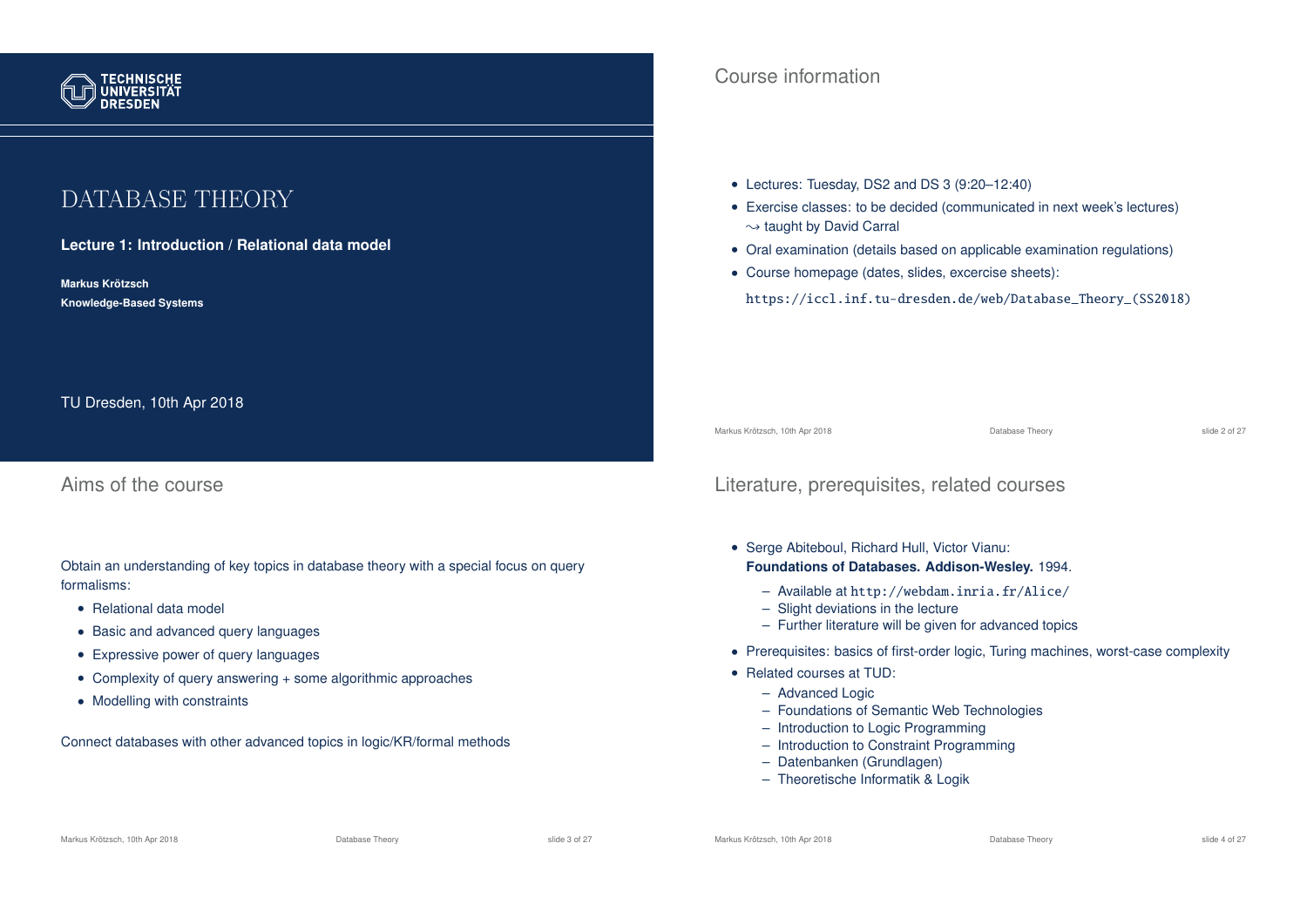### What is a database?

A Database Management System (DBMS) is a software to manage collections of data.

- $\rightarrow$  highly important class of software systems
- $\rightarrow$  major role in industry and in research
- $\rightarrow$  extremely wide variety of concepts and implementations

#### General three-level architecture of DBMS:

- External Level: Application-specific user views
- Logical Level: Abstract data model, independent of implementation, conceptual view
- Physical Level: Data structures and algorithms, platform-specific

In this lecture: focus on logical view for relational data model

Markus Krötzsch, 10th Apr 2018 Database Theory slide 5 of 27

### Overview: Topics covered (excerpt)

- 1. Introduction | Relational data model
- 2. First-order queries
- 3. Complexity of query answering
- 4. Complexity of FO query answering
- 5. Conjunctive queries
- 6. Tree-like conjunctive queries
- 7. Query optimisation
- 8. Conjunctive Query Optimisation / First-Order Expressiveness
- 9. First-Order Expressiveness / Introduction to Datalog
- 10. Expressive Power and Complexity of Datalog
- 11. Optimisation and Evaluation of Datalog
- 12. Database dependencies
- 13. Query answering under constraints

Markus Krötzsch, 10th Apr 2018 **Database Theory** Database Theory slide 7 of 27 slide 7 of 27

### What is a database? (2)

#### Basic functionality of DBMS:

- Schema definition: specify how data should be logically organised
- Update: insert/delete/update stored data
- Query: retrieve stored data or information derived from it
- Administration: user rights management, configuration, recovery, data export, etc.

#### Many related concerns:

- Persistence: data retained when DBMS is shut down
- Optimisation: ensure maximal efficiency
- Scalability: cope with increasing loads by adding resources
- Concurrency: support many update and query operations in parallel
- Distribution: combine data from several locations
- Interfaces: APIs, query languages, update languages, etc.
- $\bullet$  . . . .

#### In this lecture: schema, query languages, some optimisation Markus Krötzsch, 10th Apr 2018 Database Theory slide 6 of 27



# The Relational Data Model

Markus Krötzsch, 10th Apr 2018 **Database Theory** Database Theory **State State 3 of 27** and 27 and 27 and 27 and 27 and 27 and 27 and 27 and 27 and 27 and 27 and 27 and 27 and 27 and 27 and 27 and 27 and 27 and 27 and 27 an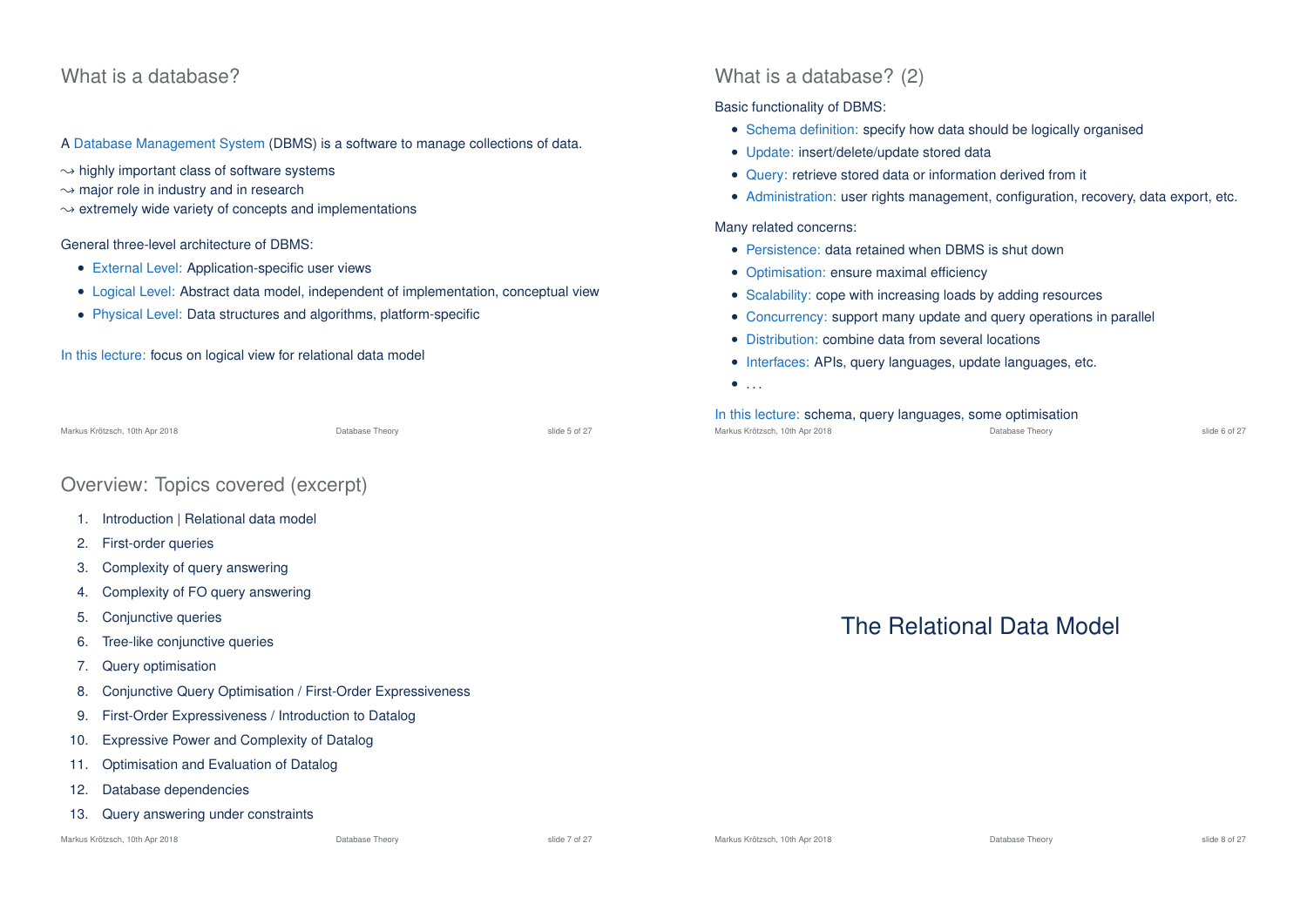### Database = collection of tables

| Lines: |             |  |
|--------|-------------|--|
| Line   | <b>Type</b> |  |
| 85     | bus         |  |
| 3      | tram        |  |
| F1     | ferry       |  |
|        |             |  |

### Stopp:

| ບເບບບ.     |                     |                   |  |  |
|------------|---------------------|-------------------|--|--|
| <b>SID</b> | <b>Stop</b>         | <b>Accessible</b> |  |  |
| 17         | Hauptbahnhof        | true              |  |  |
| 42         | Helmholtzstr.       | true              |  |  |
| 57         | Stadtgutstr.        | true              |  |  |
| 123        | Gustav-Freytag-Str. | false             |  |  |
|            |                     |                   |  |  |

#### Connect:

| <b>From</b> | To  | Line |
|-------------|-----|------|
| 57          | 42  | 85   |
| 17          | 789 | 3    |
|             |     |      |

### Every table has a schema:

- Lines[Line:string, Type:string]
- Stops[SID:int, Stop:string, Accessible:bool]
- Connect[From:int, To:int, Line:string] Markus Krötzsch, 10th Apr 2018 Database Theory slide 9 of 27

### Database = set of tables

Let **dom** ("domain") be the (infinite) set of conceivable values in tables.

For simplicity, we drop the datatypes of database columns and assume that each column uses the same datatype that supports all values in **dom**.

### **Definition 1.1:**

- A relation schema *R*[*U*] consists of a relation name *R* and a finite set *U* of attributes (|*U*| is the arity of *R*[*U*])
- A table for *R*[*U*] is a finite set of functions from *U* to **dom**
- A database instance  $\bar{I}$  is a finite set of tables

Note: we disregard the order and multiplicity of rows.

Tables are also called relation instances. The table with relation schema *R*[*U*] in the database instance  $I$  is written  $R^I$ .

### Towards a formal definition of "table"

#### A table row has one value for each column

 $\rightarrow$  row = function from the attributes of the table schema to specific values

#### Example: The row

| <b>SID</b> | <b>Stop</b>   | <b>Accessible</b> |
|------------|---------------|-------------------|
|            |               |                   |
| 42         | Helmholtzstr. | true              |
|            |               |                   |

can be represented by the function:

$$
f: \{\text{SID} \mapsto \text{42}, \text{Stop} \mapsto \text{"Helmholtzstr."}, \text{Accessible} \mapsto \text{true}\}
$$

Markus Krötzsch, 10th Apr 2018 Database Theory slide 10 of 27

Database = set of relations

Observation: Attribute names don't matter. Instead of the function

 $\{SID \mapsto 42, \text{Stop} \mapsto \text{"Helmholtzstr." }$  Accessible  $\mapsto$  true}

we could also use a tuple:

(42, "Helmholtzstr.", true)

Necessary assumption: Attributes have a fixed order.

#### Definition 1.2<sup>.</sup>

- A relation schema *R*[*U*] is defined as before
- A table for  $R[U]$  is a finite subset of **dom**<sup>[U]</sup>
- A database instance  $\bar{I}$  is a finite set of tables

Recall that a subset of  $\text{dom}^{|U|}$  is just a  $|U|$ -ary relation. Sets of relations are also called relational structures.

Markus Krötzsch, 10th Apr 2018 Database Theory slide 12 of 27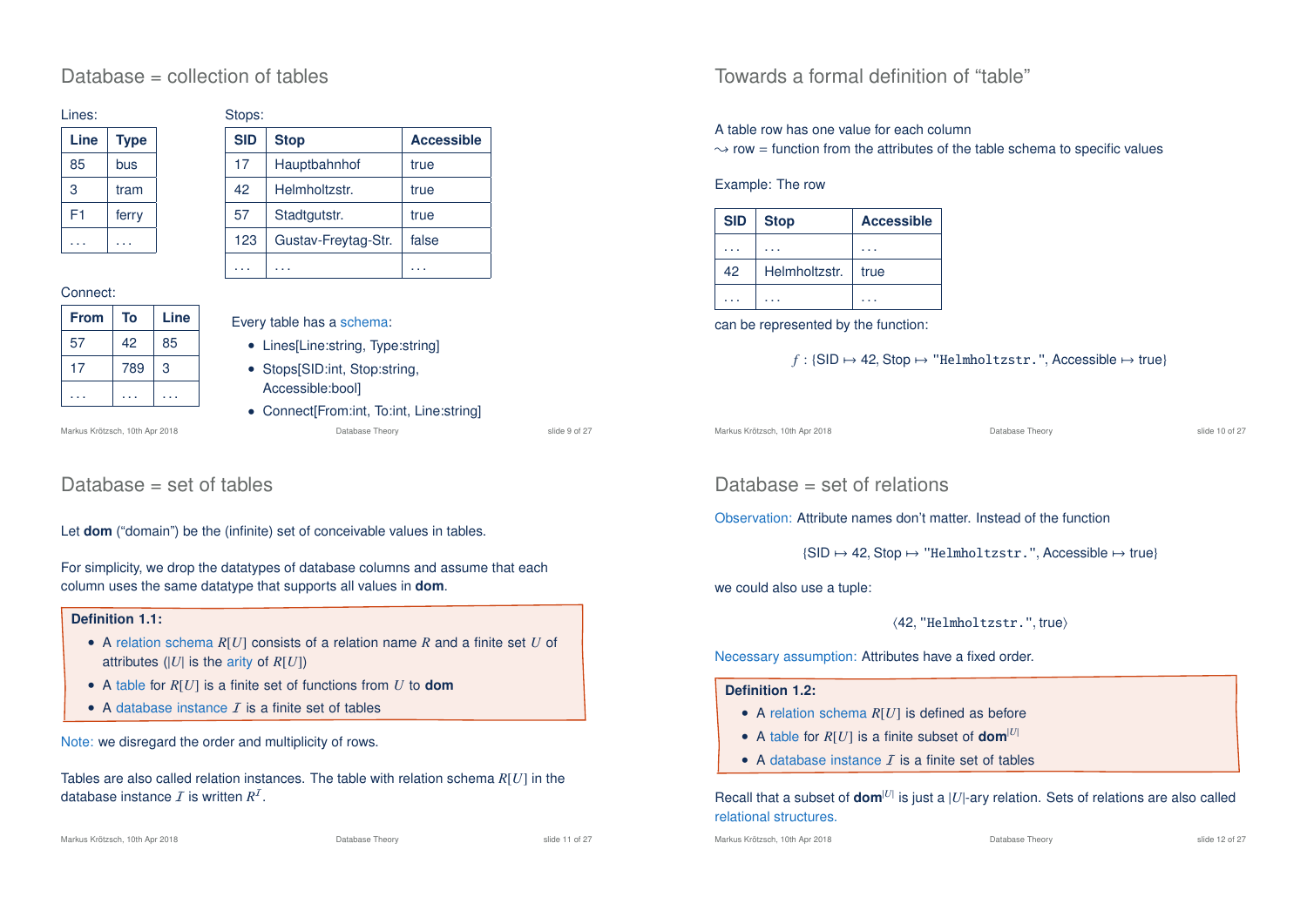Database = interpretation of first-order logic

#### Recall:

- First-order logic is based on predicate symbols with a fixed arity (we won't need function symbols here)
- An interpretation  $\mathcal I$  of first-order logic is a pair  $\langle \Delta^{\mathcal I}, \cdot^{\mathcal I}\rangle$ :
	- $\Delta^{\prime}$  is a set (the domain of interpretation)
	- $P^{-1}$  maps *n*-ary predicates *p* to *n*-ary relations  $p^I \subseteq (\Delta^I)^n$

This is (almost) a database instance!

#### **Definition 1.3:**

- domain of interpretation ∆ <sup>I</sup> = database domain **dom**
- $\bullet$  predicate symbol = relation name
- interpretation of predicate symbol (if finite!)  $=$  table
- $\bullet$  finite first-order logic interpretation  $=$  database instance

Markus Krötzsch, 10th Apr 2018 Database Theory slide 13 of 27

### Visualising relations

### Binary relations (sets of pairs) can be viewed as directed graphs. Example:



Many binary tables in one graph? Use table name to label edges!

Database  $=$  set of facts

#### Another convenient way to write databases:

Lines(85, "bus") Lines(F1, "ferry") Stops(42, "Helmholtzstr.", true)



- *p* is an *n*-ary predicate symbol
- $\bullet$   $t_1, \ldots t_n$  are constant symbols
- A database instance is a finite set of facts.

When interpreting these facts logically, their least model is again the database instance (viewed as a first-order logic interpretation).



. . .

# Database = hypergraph

### What to do with tables of arity  $\neq$  2?  $\rightarrow$  generalise graphs to hypergraphs bus **Definition 1.5:** A hypergraph is a triple  $\langle V, E, \rho \rangle$ , where • *V* is a set of vertices • *E* is a set of edge names

• ρ maps each edge name *e* ∈ *E* to an *n*-ary relation  $\rho(e) \subseteq V^n$ 

In other words: finite hypergraphs are databases.



Markus Krötzsch, 10th Apr 2018 Database Theory slide 15 of 27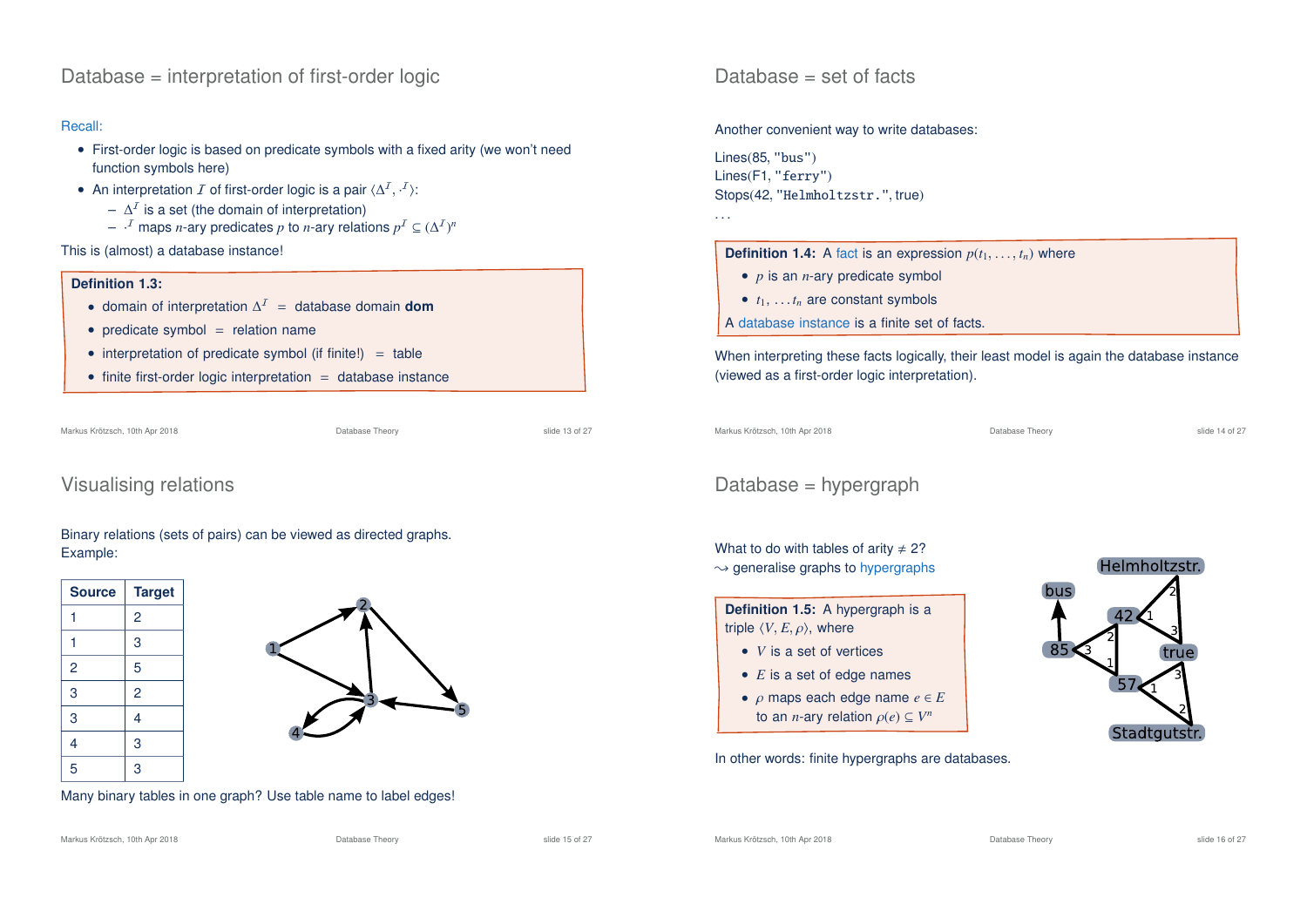## Summary: the relational model

### Relational databases are everywhere:

- sets of tables with named attributes ("named perspective")
- sets of relations ("unnamed perspective")
- first-order logic interpretations
- sets of logical facts (ground atoms)
- hypergraphs (and graphs as a special case)
- . . . all restricted to finite sets

Important elements of the theory of relational databases are very widely applicable, also to many datamodels that are not the classical relational one (e.g., graph databases, RDF databases, XML databases).

| Markus Krötzsch, 10th Apr 2018                                                                                                                             | Database Theory | slide 17 of 27                                             | Markus Krötzsch, 10th Apr 2018                                                    | Database Theory                      | slide 18 of 27 |  |
|------------------------------------------------------------------------------------------------------------------------------------------------------------|-----------------|------------------------------------------------------------|-----------------------------------------------------------------------------------|--------------------------------------|----------------|--|
| <b>Relational Algebra Queries</b>                                                                                                                          |                 |                                                            | <b>Selection</b>                                                                  |                                      |                |  |
| Query language based on a set of operations on databases.                                                                                                  |                 |                                                            | "Find all bus lines"                                                              | $\sigma$ <sub>Type="bus"</sub> Lines |                |  |
| Each operation refers to one or more tables and produces another table<br>(we often simplify notation and write a table name rather than a table instance) |                 | "Find all connections that begin and end in the same stop" |                                                                                   |                                      |                |  |
| Main operations of the named perspective:                                                                                                                  |                 |                                                            |                                                                                   | $\sigma$ <sub>From=To</sub> Connect  |                |  |
| • Selection $\sigma$                                                                                                                                       |                 |                                                            | <b>Definition 1.6:</b> The selection operator has the form $\sigma_{n=m}$         |                                      |                |  |
| • Projection $\pi$                                                                                                                                         |                 |                                                            | $\bullet$ <i>n</i> is an attribute name                                           |                                      |                |  |
| $\bullet$ Join $\bowtie$                                                                                                                                   |                 |                                                            | $\bullet$ <i>m</i> is an attribute name or a constant value                       |                                      |                |  |
| • Renaming $\delta$                                                                                                                                        |                 |                                                            | Consider a table $R^I$ for $R[U]$ .                                               |                                      |                |  |
| $\bullet$ Difference $-$                                                                                                                                   |                 |                                                            | • For <i>m</i> constant value: $\sigma_{n=m}(R^I) = \{f \in R^I   f(n) = m\}$     |                                      |                |  |
| $\bullet$ Union $\cup$                                                                                                                                     |                 |                                                            | • For <i>m</i> attribute name: $\sigma_{n=m}(R^I) = \{f \in R^I   f(n) = f(m)\}\$ |                                      |                |  |
| $\bullet$ Intersection $\cap$                                                                                                                              |                 |                                                            | This is only defined if $U$ contains the required attribute names.                |                                      |                |  |
|                                                                                                                                                            |                 |                                                            |                                                                                   |                                      |                |  |

The Relational Algebra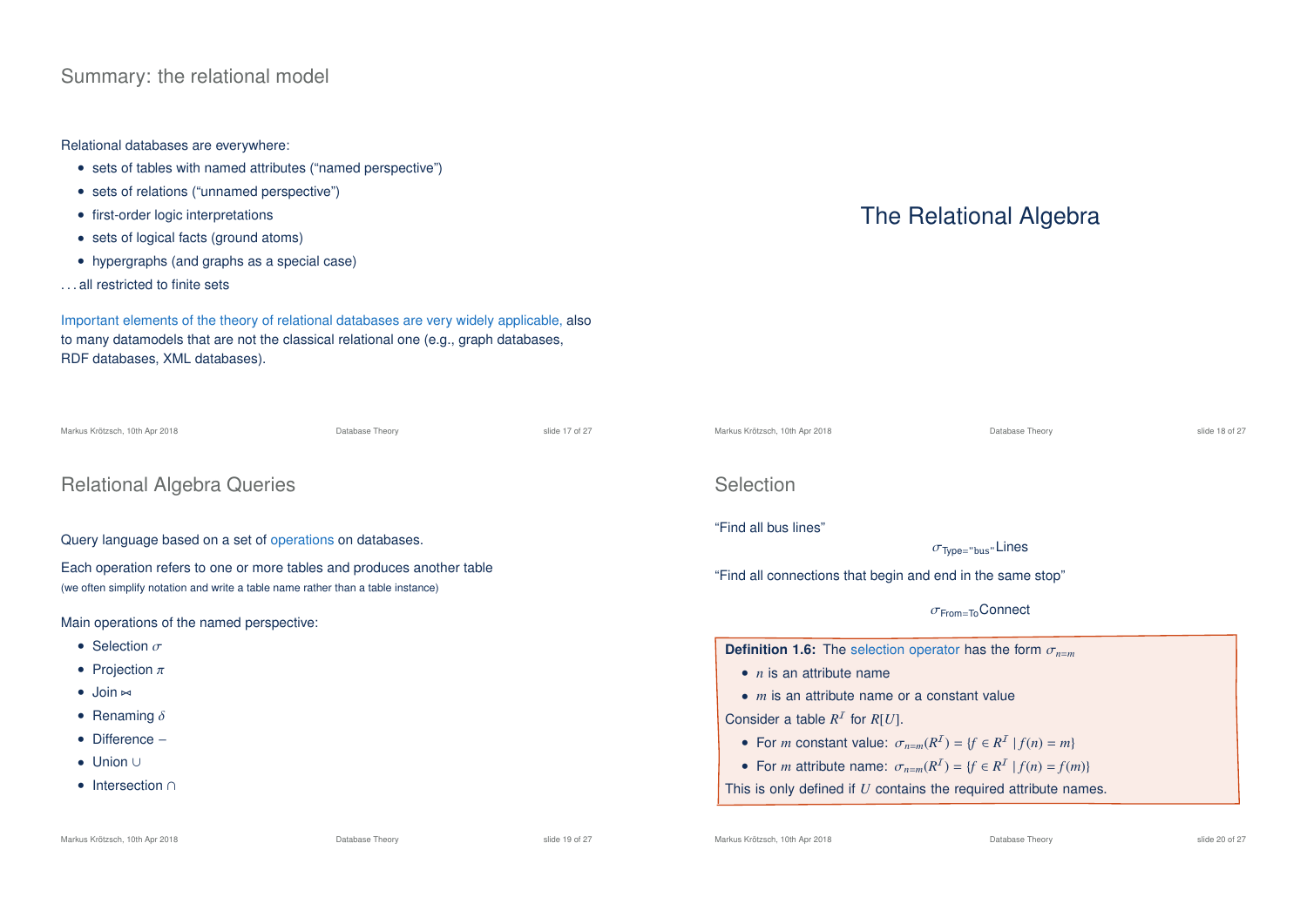### Projection

"Find all possible types of lines"

 $\pi_{\text{Two}}$ Lines

"Find all pairs of adjacent stops on line 85"

 $\pi$ <sub>From</sub> T<sub>o</sub> $(\sigma)$ <sub>ine="85"</sub>Connect)

**Definition 1.7:** The projection operator has the form  $\pi_{a_1,\dots,a_n}$  where each  $a_i$  is an attribute name.

Consider a table  $R^1$  for  $R[U]$ .

$$
\pi_{a_1,\dots,a_n}(R^{\mathcal{I}}) = \{f_{\{a_1,\dots,a_n\}} \mid f \in R^{\mathcal{I}}\}
$$

where  $f_{\{a_1,\ldots,a_n\}}$  is the restriction of *f* to the domain  $\{a_1,\ldots,a_n\}$ , i.e., the function  ${a_1 \mapsto f(a_1), \dots, a_n \mapsto f(a_n)}.$ Of course this projection is only defined if  $a_i \in U$  for each  $a_i$ .

Markus Krötzsch, 10th Apr 2018 Database Theory slide 21 of 27

# Renaming

"Find all lines that depart from an accessible stop"

| Stops:     |                     |                   | Connect:    |     |      |
|------------|---------------------|-------------------|-------------|-----|------|
| <b>SID</b> | <b>Stop</b>         | <b>Accessible</b> | <b>From</b> | To  | Line |
| 57         | Stadtgutstr.        | true              | 57          | 42  | 85   |
| 123        | Gustav-Freytag-Str. | false             | 17          | 789 | 3    |
| .          | .                   | .                 | .           | .   | .    |

We need to join Stops.SID with Connect.From  $\sim$  use renaming

```
\pi_{Line}(\sigma_{\text{Accessible}=\text{"true"}}(\text{Stops} \Join \delta_{\text{From},\text{To},\text{Line} \rightarrow \text{SID},\text{To},\text{Line}}(\text{Connect})))
```

| <b>Definition 1.9:</b> The renaming operator has the form $\delta_{a_1,,a_n\to b_1,,b_n}$ with all $a_i$ mu- |  |
|--------------------------------------------------------------------------------------------------------------|--|
| tually distinct attribute names, and likewise for all $b_i$ .                                                |  |
| Consider a table $R^I$ for $R[\{a_1, \ldots, a_n\}]$ .                                                       |  |

 $\delta_{a_1,...,a_n \to b_1,...,b_n}(R^I) = \{f \circ g \mid f \in R^I \text{ and } g : \{b_i \mapsto a_i\}_{1 \le i \le n}\}$ 

where 
$$
f \circ g
$$
 is function composition:  $(f \circ g)(x) = f(g(x))$ 

Markus Krötzsch, 10th Apr 2018 Database Theory slide 23 of 27

## Natural join

### "Find all connections and their type of line"

| <b>From</b> | To  | Line |
|-------------|-----|------|
| 57          | 42  | 85   |
| 17          | 789 | 3    |
|             |     |      |

| Lines: |             | Co |
|--------|-------------|----|
| Line   | <b>Type</b> | F  |
| 85     | bus         | 5  |
| 3      | tram        |    |
| F1     | ferry       |    |
|        |             |    |

| Connect $\Join$ Lines: |  |
|------------------------|--|
|                        |  |

| <b>From</b> | To  | Line | <b>Type</b> |
|-------------|-----|------|-------------|
| 57          | 42  | 85   | bus         |
| 17          | 789 | 3    | tram        |
|             |     |      |             |

**Definition 1.8:** The natural join operator has the form  $\bowtie$ .

Consider tables  $R^1$  for  $R[U]$  and  $S^1$  for  $S[V]$ .

$$
R^{\mathcal{I}} \bowtie S^{\mathcal{I}} = \{f: U \cup V \rightarrow \textbf{dom} \mid f_U \in R^{\mathcal{I}} \text{ and } f_V \in S^{\mathcal{I}}\}
$$

where  $f_U$  ( $f_V$ ) is the restriction of  $f$  to elements in  $U$  ( $V$ ) as before

. . . . . .

Markus Krötzsch, 10th Apr 2018 Database Theory slide 22 of 27

# Difference, Union, Intersection

Binary operators on tables of the same relational schema, defined like the usual set operations.

"Find all stops where line 3 departs, but line 8 does not depart."

"Find all stops where either line 3 or line 8 departs."

"Find all stops where both line 3 and line 8 depart."

Markus Krötzsch, 10th Apr 2018 Database Theory slide 24 of 27